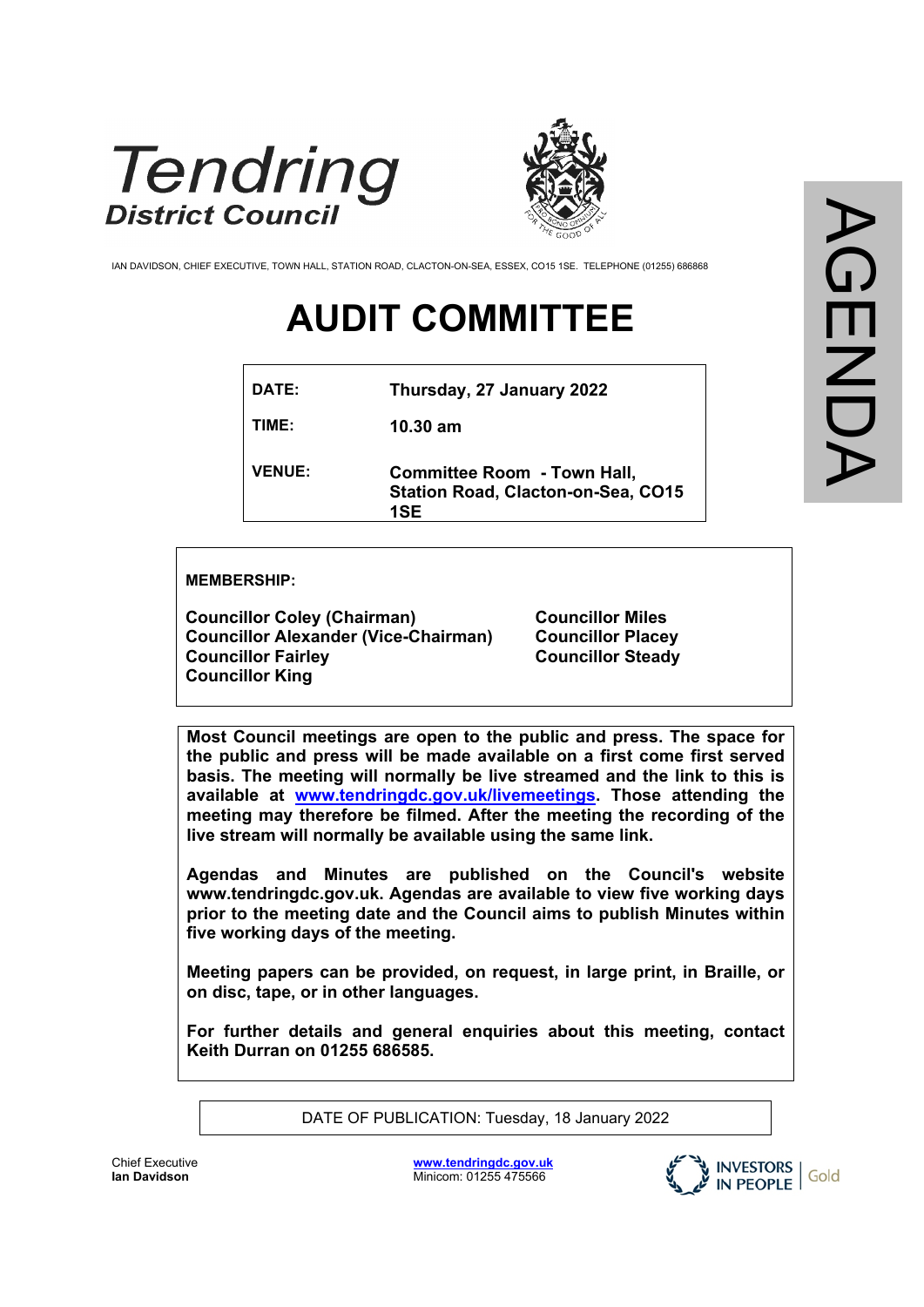### **1 Apologies for Absence and Substitutions**

The Committee is asked to note any apologies for absence and substitutions received from Members.

# **2 Minutes of the Last Meeting (Pages 1 - 8)**

To confirm and sign as a correct record, the minutes of the last meeting of the Committee, held on

# **3 Declarations of Interest**

Councillors are invited to declare any Disclosable Pecuniary Interests or Personal Interest, and the nature of it, in relation to any item on the agenda.

# **4 Questions on Notice pursuant to Council Procedure Rule 38**

Subject to providing two working days' notice, a Member of the Committee may ask the Chairman of the Committee a question on any matter in relation to which the Council has powers or duties which affect the Tendring District **and** which falls within the terms of reference of the Committee.

#### **5 Report of the Internal Audit Manager - A.1 - Report on Internal Audit - October 2021 to December 2021 (Pages 9 - 18)**

To provide a periodic report on the Internal Audit function for the period October 2021 to December 2021 as required by the professional standards.

# **6 Report of the Assistant Director (Finance & IT) - A.2 - Table of Outstanding Issues (Pages 19 - 34)**

To present to the Committee the progress on outstanding actions identified by the Committee along with general updates on other issues that fall within the responsibilities of the Committee.